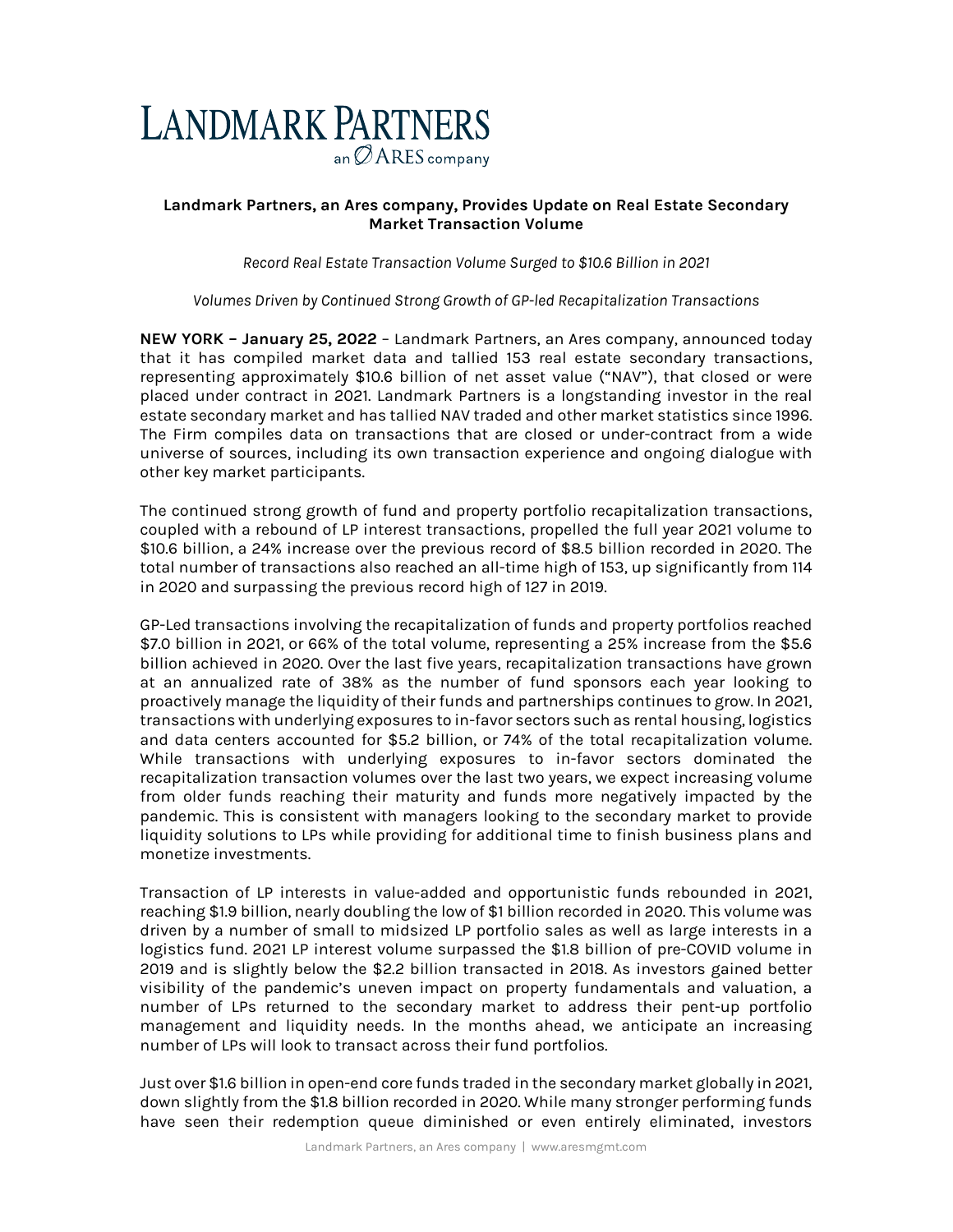

continue to utilize the secondary market as they rebalance their core real estate portfolio toward optimal sector exposure against a backdrop of unprecedented divergence in performance between resilient in-favor sectors and sectors facing headwinds.

During 2021, U.S.-weighted partnerships accounted for 53% of volume, European-weighted and Asia-weighted partnerships accounted for 20% each, and global partnerships accounted for the remaining 7%. The significant increase of Asia-weighted partnerships from an average of 7% in the prior five-year period is driven by several large transactions with underlying exposures in logistics, data center and R&D parks, demonstrating investors' keen interest in these emerging sectors in the fast-growing Asia region.

Outside of fund and portfolio recapitalization transactions, insurance companies and non-U.S. pension funds were the most active sellers in 2021, each accounting for 7% of volume. U.S.-based sellers continue to be the most active, generating 55% of total volume, followed by Europe at 24% and Asia at 20%. The significant increase of share of Asia based sellers is tied to the several large Asia transactions referenced above.



The Landmark Partners dataset does not include the entire volume of "LP-to-LP" trades and, as a result, could understate the aggregate volume of activity. Such trades are naturally discrete and typically not publicly disseminated. Transaction volume reflects an estimate of manager Reported Value at the time of sale; excludes trades of less than \$10 million in U.K. and European unlisted funds.

*Past performance is not indicative of future results. There can be no assurance that historical trends will continue.*